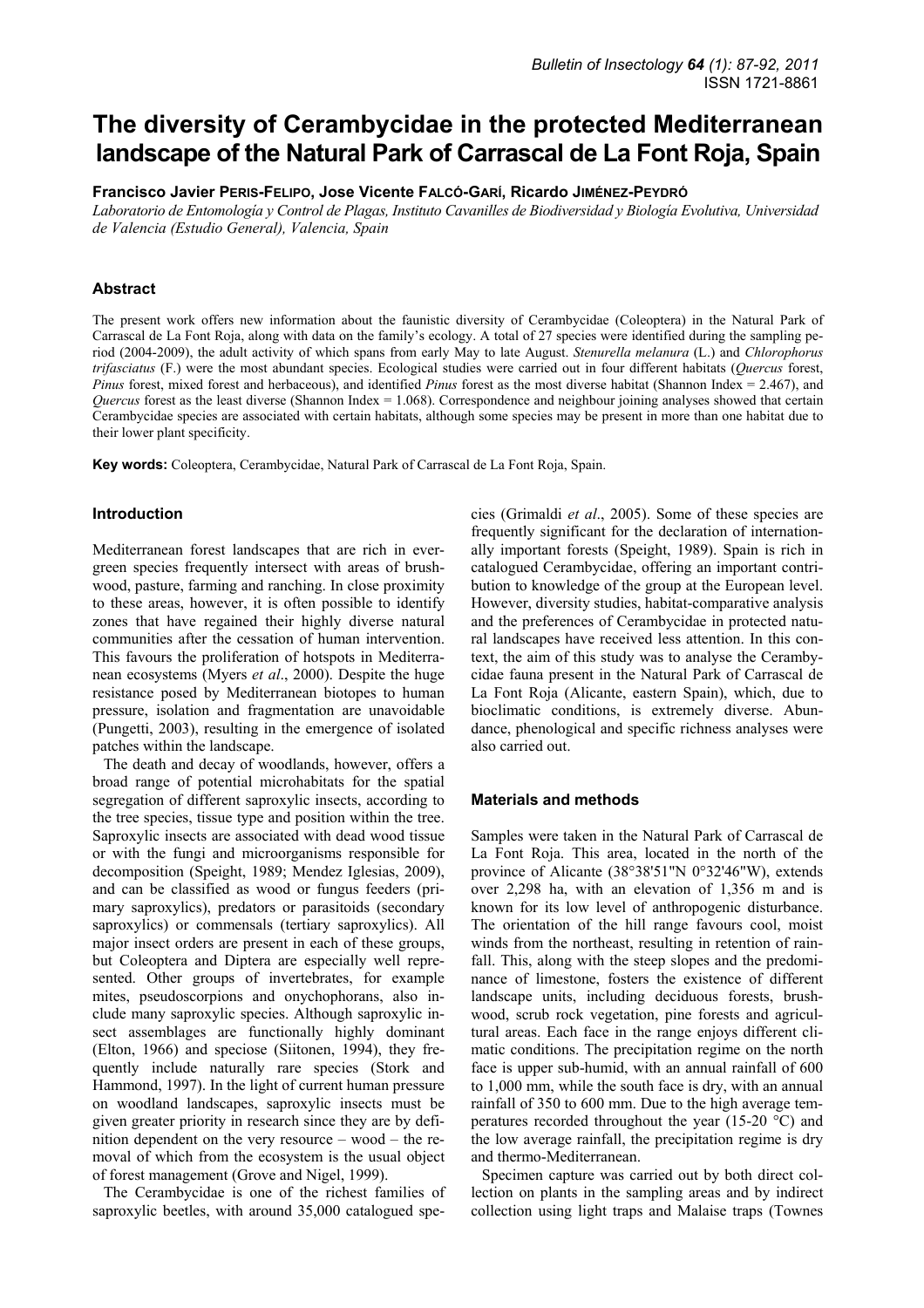model) distributed across the park (Alcoy and Ibi localities). Sampling took place weekly between 2004 and 2009, with a few exceptions due to unforeseeable circumstances, and captured specimens were preserved in ice (direct and light trap collection) or ethanol 70% (Malaise trap collection) until final preparation. Prepared specimens were identified according to Vives (2000) and Sama and Löbl (2010) criteria, and are housed in the UVEG (Universidad de Valencia - Estudio General) entomological collection. Taxa are listed in alphabetical order.

The data were organised according to the presence of species, an approach that is particularly suited to interspecific comparisons (Tavares *et al*., 2001). Data on the habitat type of each specimen were also collected. The park supports four different habitats: *Quercus* forest (mainly populated by *Quercus ilex rotundifolia* Lam.), *Pinus* forest (populated by *Pinus halepensis* Miller), mixed forest (populated by *Fraxinus ornus* L., *Acer opalus granatensis* Boiss., *Sorbus aria* (L.) Crantz, *Taxus baccata* (L.) and *Quercus ilex rotundifolia*, among others) and herbaceous. The data were used in species richness analyses, diversity indices and correspondence analyses to identify possible relationships between species distribution within each habitat; similarity/dissimilarity analyses to identify the relationship between species; and phenological analyses. All analyses were carried out using the R statistical package (R Development Core and Team, 2003) and SPSS (SPSS15, 2006).

# **Results**

During our 5-year research programme, a total of 390 beetles belonging to the Cerambycidae family, representing 27 different species, were captured. The figures shown in table 1 reflect the species abundance, average abundance and abundance per habitat.

Analysis of captured specimens revealed the prevalence of certain species, such as *Stenurella melanura* (L.), with 176 specimens collected, amounting to 45.13% of the total, and *Chlorophorus trifasciatus* (F.), with 62 specimens (15.90%). Other species were much rarer, with only one specimen captured during the 5 years of sampling. The latter included *Ergates faber* (L.), *Stictoleptura cordigera* (Fuessly), *Stictoleptura otini*  (Peyerimhoff), *Stictoleptura scutellata* (F.), *Stromatium unicolor* (Olivier) and *Trichoferus fasciculatus* (Faldermann)*.* 

Phenological studies were based on the number of specimens in monthly catches and other data collected during their capture (figure 1). Figure 1 shows that adult Cerambycidae typically appeared in the Natural Park of Carrascal de La Font Roja in spring and summer, with no activity during autumn and winter.

Each of the four differentiated habitats (*Quercus* forest, *Pinus* forest, mixed forest and herbaceous) was also considered separately with regards the abundance and phenology data. Table 1 shows data on the specific abundance for each habitat, which led to a separate di-

**Table 1.** List of species captured and global and habitat abundance.

| Species                      | Abundance      | Average   | Habitat                                           |                |                  |                |
|------------------------------|----------------|-----------|---------------------------------------------------|----------------|------------------|----------------|
|                              |                | abundance | Quercus forest Pinus forest Mix forest Herbaceous |                |                  |                |
| Agapanthia asphodeli         | 13             | 3.33      | $\Omega$                                          | 2              |                  | 10             |
| Agapanthia cardui            | 21             | 5.38      | $\Omega$                                          | 5              | 4                | 12             |
| Albana m-griseum             | 4              | 1.03      | $\theta$                                          | 4              | $\theta$         | $\theta$       |
| Arhopalus ferus              | 8              | 2.05      |                                                   | 8              | $\theta$         | 0              |
| Arhopalus rusticus           | 6              | 1.54      | $\theta$                                          | 6              | $\theta$         | $\overline{0}$ |
| Calamobius filum             | 6              | 1.54      |                                                   | 2              | $\theta$         | 3              |
| Cerambyx cerdo               | 3              | 0.77      | 3                                                 | $\overline{0}$ | $\theta$         | $\theta$       |
| Certallum ebulinum           | 6              | 1.54      | 0                                                 | $\theta$       | $\theta$         | 6              |
| Chlorophorus glaucus         | 13             | 3.33      | 13                                                | $\theta$       | $\boldsymbol{0}$ | $\theta$       |
| Chlorophorus sartor          |                | 0.51      |                                                   | $\theta$       | $\theta$         |                |
| Chlorophorus trifasciatus    | 62             | 15.90     | 48                                                | $\overline{2}$ | 4                | 8              |
| Ergates faber                |                | 0.26      | $\Omega$                                          |                | $\overline{0}$   | $\theta$       |
| Hylotrupes bajulus           | $\overline{2}$ | 0.51      | $\Omega$                                          | $\overline{2}$ | $\boldsymbol{0}$ | $\theta$       |
| Monochamus galloprovincialis | 2              | 0.51      | $\Omega$                                          | 2              | $\theta$         | $\Omega$       |
| Opsilia caerulescens         | 16             | 4.10      | $\theta$                                          | 5              | $\theta$         | 11             |
| Penichroa fasciata           | 2              | 0.51      | 0                                                 | 2              | $\theta$         | $\theta$       |
| Phymatodes testaceus         | $\overline{2}$ | 0.51      | $\Omega$                                          | $\overline{2}$ | $\theta$         | $\theta$       |
| Phytoecia virgula            | 4              | 1.03      |                                                   | $\theta$       | $\theta$         | 4              |
| Pseudovadonia livida         | 15             | 3.85      | $\theta$                                          | 3              |                  | 5              |
| Stenopterus ater             | 12             | 3.08      |                                                   | $\theta$       | $\overline{2}$   | 6              |
| Stenurella melanura          | 176            | 45.13     | 96                                                | 20             | 24               | 36             |
| Stictoleptura cordigera      |                | 0.26      | 0                                                 | $\theta$       |                  | $\theta$       |
| Stictoleptura otini          |                | 0.26      | $\theta$                                          | $\theta$       | $\theta$         |                |
| Stictoleptura scutellata     |                | 0.26      | 0                                                 |                | $\theta$         | $\theta$       |
| Stromatium unicolor          |                | 0.26      | $\theta$                                          |                | $\theta$         | $\theta$       |
| Trichoferus fasciculatus     |                | 0.26      |                                                   |                | $\theta$         | 0              |
| Vesperus xatarti             | 9              | 2.31      | $\theta$                                          | $\overline{0}$ | $\overline{0}$   | 9              |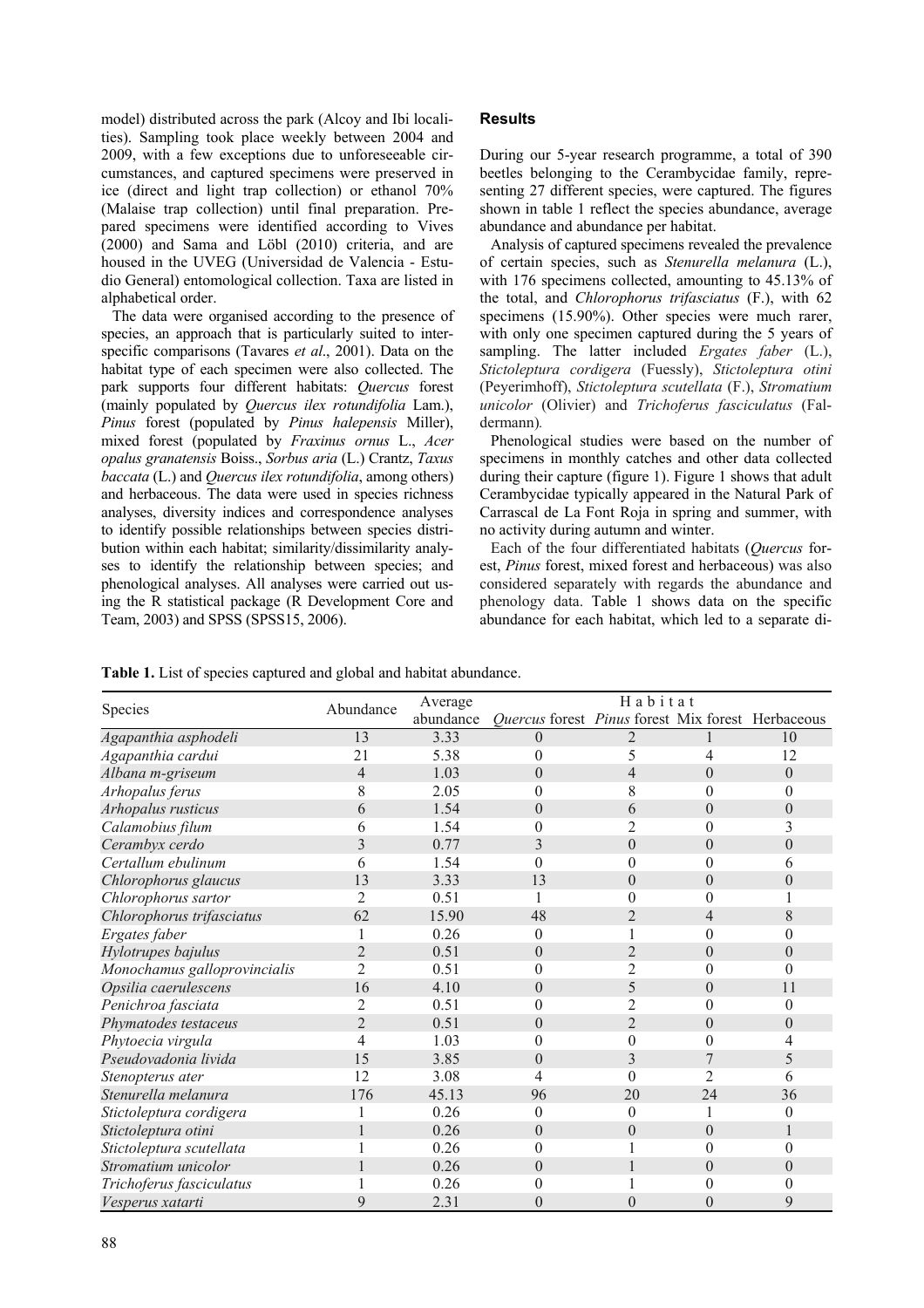versity analysis (table 2). *Pinus* forest presented the widest specific diversity, with 18 species, followed by herbaceous (13), mixed forest (7) and *Quercus* forest (6). According to the Shannon Index, the most diverse habitat was again the *Pinus* forest, with a value of 2.467, followed by herbaceous (2.191), mixed forest (1.38) and finally *Quercus* forest (1.068).

Subsequent analyses were aimed at ascertaining the specific spatial distribution within habitats. This was done through correspondence analyses (figure 2) and led to the conclusion that *Quercus* forest and *Pinus* forest show significant differences while *Quercus* forest and mixed forest are very similar, because of the abundance of *Quercus* species in the latter. Herbaceous habitats, on the other hand, occupy a middle position, host-



**Figure 1.** Phenology of Cerambycidae from Natural Park of Carrascal de La Font Roja.

| Table 2. Results of diversity analyses. |  |
|-----------------------------------------|--|
|-----------------------------------------|--|

|                  | Ouercus forest | <i>Pinus</i> forest | Mix forest | Herbaceous |
|------------------|----------------|---------------------|------------|------------|
| Taxa S           | $\mathfrak b$  | 18                  |            | 13         |
| Individuals      | 165            | 69                  | 43         | 112        |
| Dominance D      | 0.4303         | 0.1275              | 0.3586     | 0.1539     |
| Shannon H        | 1.068          | 2.467               | 1.38       | 2.191      |
| Simpson 1-D      | 0.5697         | 0.8725              | 0.8461     | 0.8461     |
| Evenness $e^H/S$ | 0.4852         | 0.6547              | 0.5681     | 0.6883     |
| Menhinick        | 0.4671         | 2.167               | 1.067      | 1.228      |
| Margalef         | 0.9793         | 4.015               | 1.595      | 2.543      |
| Equitability J   | 0.5963         | 0.8535              | 0.7094     | 0.8544     |
| Fisher alpha     | 1.221          | 7.916               | 2.372      | 3.806      |
| Berger-Parker    | 0.5818         | 0.2899              | 0.5581     | 0.3214     |



**Figure 2.** Distribution of Cerambycidae species per habitat.

ing different species from those detected in forested habitats. Some species, such as *S. melanura*, appear in different habitats, in this case *Quercus* forest and mixed forest.

Finally, similarity/dissimilarity analysis aimed at showing distribution patterns did not reveal clustering

according to habitat (figure 3), while neighbour-joining analysis (figure 4) showed such clustering. This kind of analysis, however, blurred specific differences between *Quercus* and mixed forests, because all species were grouped within the same branch.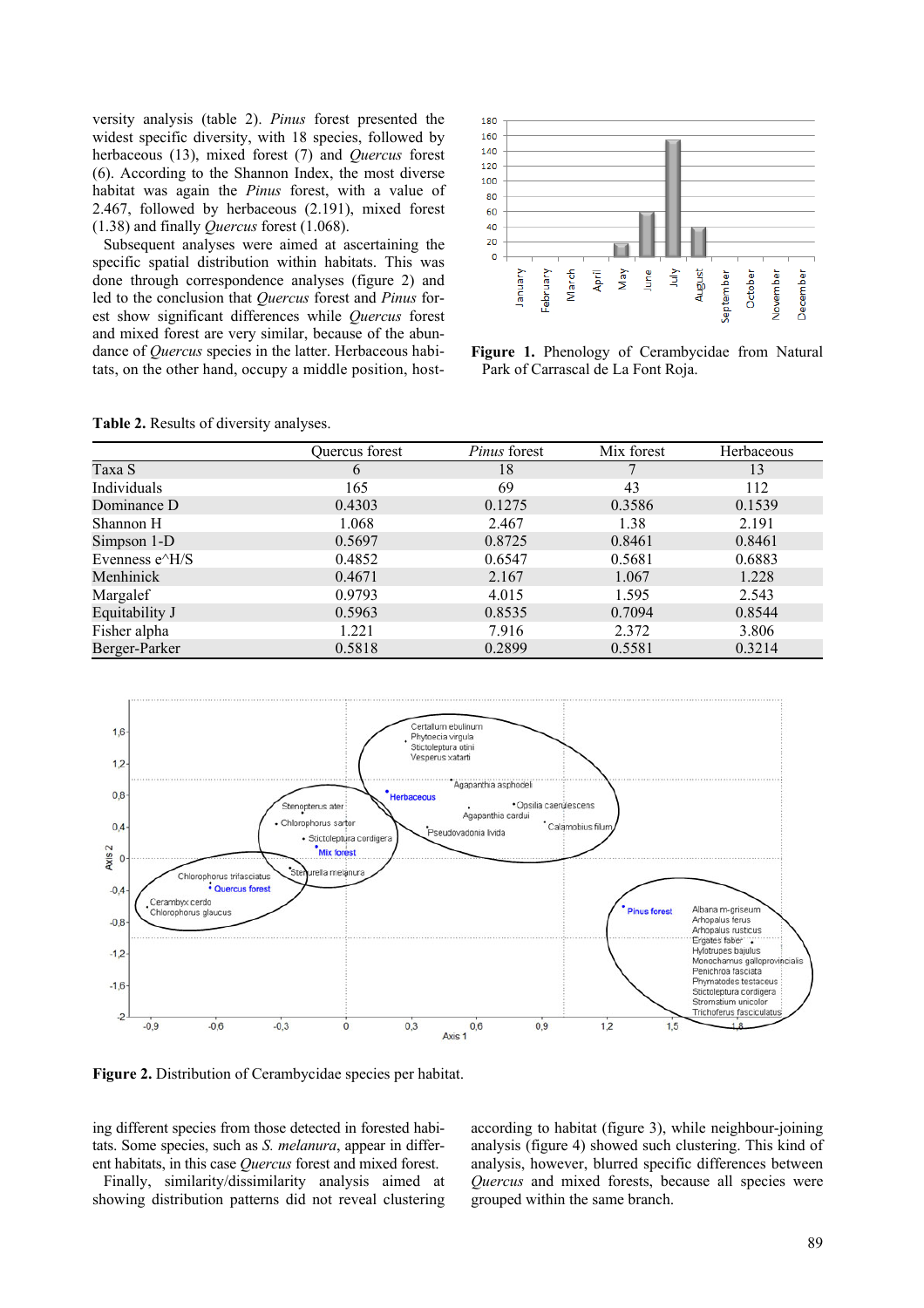

**Figure 3.** Cluster of similarity-dissimilarity of Cerambycidae species from Natural Park of Carrascal de La Font Roja.



**Figure 4.** Distribution of Cerambycidae species with Neighbour-joining analyses.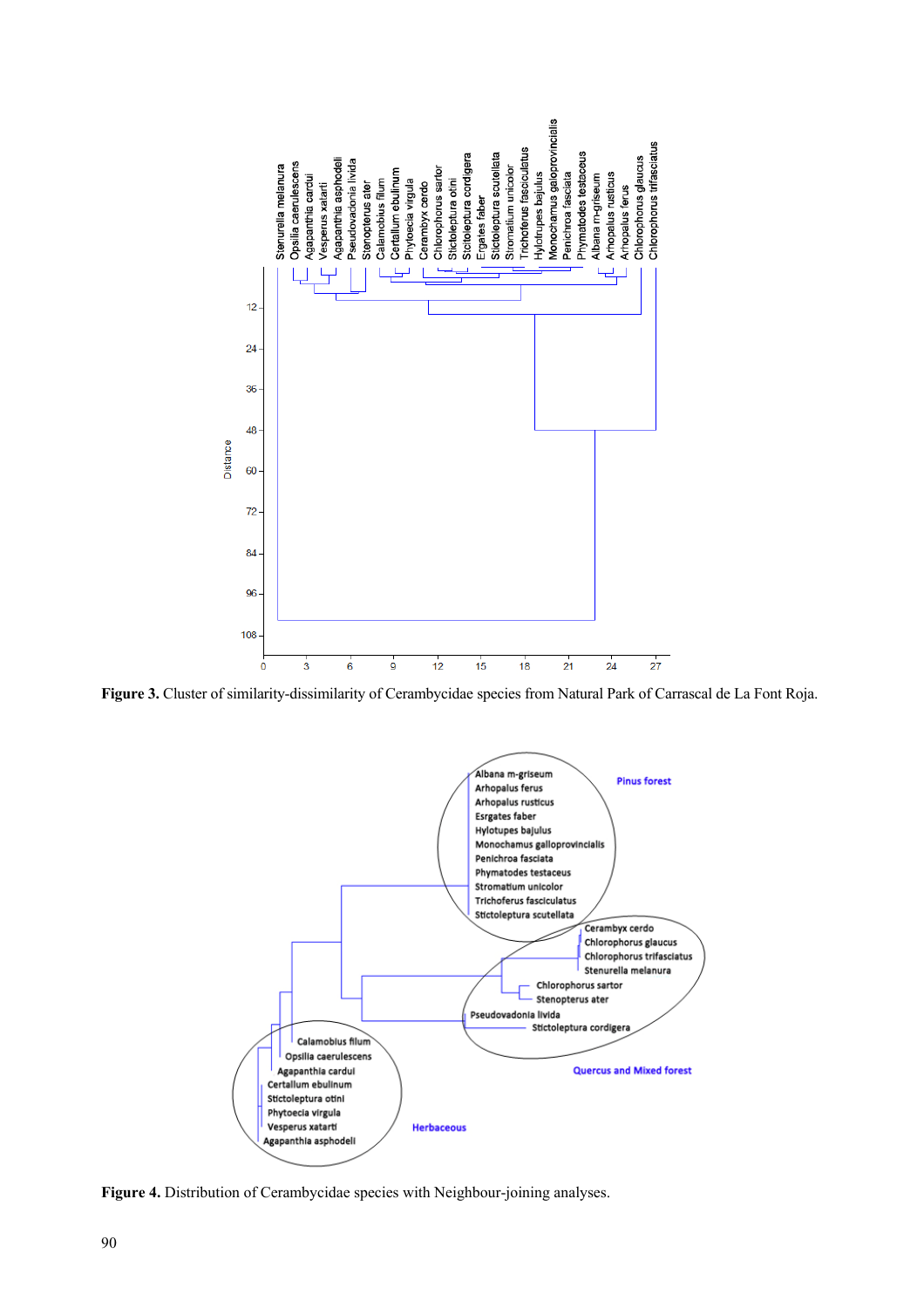#### **List of collected specimens**

Subfamily *PRIONINAE* Latreille 1802 *Ergates faber* (L. 1761) IBI: 8.VII.2009 1♀. Subfamily *SPONDYLIDINAE* Serville 1832 *Arhopalus ferus* (Mulsant 1839) IBI: 1.VIII.2009 3♂ 1♀; 14.VIII.2009 2♂ 2♀. *Arhopalus rusticus* (L. 1758) ALCOY: 1.VIII.2009 1♀; 14.VIII.2009 1♀. IBI:  $15.$ VII.2009 3 $9.1$  $\odot$ . Subfamily *CERAMBYCINAE* Latreille 1802 *Cerambyx cerdo* spp. *cerdo* (Lucas 1842) Alcoy: 29.VI.2004 1♀; 21.VII.2005 1. 10.VII.2007 1♀. *Penichroa fasciata* (Stephens 1831) IBI: 1.VIII.2009 1♂; 14.VIII.2009 1♂. *Trichoferus fasciculatus* (Faldermann 1837) IBI: 1.VIII.2009 1♀. *Stromatium unicolor* (Olivier 1795) ALCOY: 14.VIII.2009 1♀. *Certallum ebulinum* (L. 1767) ALCOY: 27.V.2005 3♀ 1♂; 3.VI.2008 1♀ 1♂. *Stenopterus ater* (L. 1767) ALCOY: 10.VII.2006 1♀; 6.VIII.2007 1♂; 8.VII.2008 1♀ 3♂; 15.VII.2009 2♀; 25.VII.2009 1♂. IBI: 15.VII.2009 2♀; 25.VII.2009 1♀. *Hylotrupes bajulus* (L. 1758) IBI: 8.VII.2009 1♂; 1.VIII.2009 1♂. *Phymatodes testaceus* (L.1758) ALCOY: 3.VII.2007 1♀; 10.VI.2009 1♀. *Chlorophorus glaucus* (F. 1781) ALCOY: 10.VI.2004 1♀; 22.VII.2004 2♀; 13.VI.2005 1♂; 27.VI.2005 1♀; 12.VI.2006 1♀; 3.VII.2006 1♀ 1♂; 17.VII.2006 2♂; 31.VII.2006 1♀; 6.VIII.2007 1♂; 17.VI.2009 1♀. *Chlorophorus trifasciatus* (F. 1781) ALCOY: 17.VII.2006 4♀; 1.VII.2007 3♀ 4♂; 15.VII.2008 1♀ 3♂; 1.VII.2008 2♀; 8.VII.2009 4♀; 15.VII.2009 4♀ 2♂; 25.VII.2009 10♀ 5♂. IBI: 15.VII.2009 5♀ 6♂; 25.VII.2009 5♀ 4♂. *Chlorophorus sartor* (Muller 1766) ALCOY: 24.VI.2009 2♀. Subfamily *LEPTURINAE* Latreille 1802 *Pseudovadonia livida* (F. 1777) ALCOY: 17.VI.2006 3♂; 24.VI.2008 2♀ 3♂; 1.VII.2009 2♀. IBI: 24.VI.2009 2♀ 2♂; 1.VII.2009 1♀. *Stictoleptura scutellata* (F. 1781) ALCOY: 1.VII.2008 1♀. *Stictoleptura cordigera* (Fuessly 1775) ALCOY: 1.VII.2004 1♀. *Stictoleptura otini* (Peyerimhoff 1949) ALCOY: 1.VIII.2008 1♀. *Stenurella melanura* (L. 1758) ALCOY:  $10.\text{VI}.2004 \quad 49 \quad 2\text{A}$ ; 27.VI.2004 3 $9$ ; 1.VII.2004 2♀ 4♂; 15.VII.2004 3♂; 22.VII.2004 15♀ 7♂; 29.VII.2004 2♀ 2♂; 2.VIII.2004 3♀ 1♂; 20.VI.2005 1♀; 27.VI.2005 1♂; 4.VII.2005 3♀; 11.VII.2005  $1\frac{9}{7}$   $1\frac{3}{7}$ ; 18.VII.2005  $2\frac{9}{7}$   $3\frac{3}{7}$ ;

26.VI.2006 5♀ 1♂; 3.VII.2006 6♀ 4♂; 10.VII.2006 3♀ 7♂; 17.VII.2006 1♀; 25.VII.2006 2♀; 31.VII.2006  $1\text{\AA}$ ; 6.VIII.2007  $1\text{\AA}$ ; 10.VIII.2008  $2\text{\AA}$ ; 10.VI.2009 1♀; 17.VI.2009 1♀; 24.VI.2009 1♀ 1♂; 1.VII.2009 8♀ 7♂; 8.VII.2009 4♀ 4♂; 15.VII.2009 5♀ 4♂. IBI: 1.VII.2009 20♀ 10♂; 8.VII.2009 2♀ 2♂; 15.VII.2009 6♀ 7♂.

Subfamily *VESPERINAE* Mulsant 1839 *Vesperus xatarti* Dufour 1839 ALCOY: 1.VIII.2008 3♂; 14.VIII.2009 1♀ 5♂.

Subfamily *LAMIINAE* Latreille 1825 *Albana m-griseum* Mulsant 1846 ALCOY: 17.VI.2009 1♀; 1.VII.2009 1♀. IBI: 24.VI.2009 1♀; 1.VII.2009 1♀. *Calamobius filum* (Rossi 1790) ALCOY: 3.VI.2009  $1\text{ }3$ ; 10.VI.2009  $2\text{ }2\text{ }1\text{ }3$ ; 17.VI.2009 2♀. *Agapanthia cardui* (L. 1767) ALCOY: 27.V.2009 3♀; 3.VI.2009 5♀ 2♂; 17.VI.2009 2♀ 2♂. IBI: 27.V.2009 2♀; 3.VI.2009 3♀ 1♂; 17.VI.2009 1♂. *Agapanthia asphodeli* (Latreille 1804) ALCOY: 27.V.2009 5♀; 3.VI.2009 1♀ 3♂; 10.VI.2009 3♀; 17.VI.2009 1♀ 1♂. *Monochamus galloprovincialis* (Olivier 1795) IBI: 14.VIII.2009 1♂. *Opsilia coerulescens* (Scopoli 1763) ALCOY: 25.VII.2009 4♀ 1♂; 1.VIII.2009 3♀ 2♂; 14.VIII.2009 1♀ 1♂. IBI: 1.VIII.2009 2♀ 1♂; 14.VIII.2009 1♀. *Phytoecia virgula* (Charpentier 1825) ALCOY: 27.V.2009 3♀; 10.VI.2009 1♂.

## **Discussion and conclusions**

Although saproxylic coleoptera have often been catalogued in the Iberian Peninsula, faunistic and ecological studies allowing a better understanding of the biology and distribution of species of the Cerambycidae family are a recent development; these include studies in Mediterranean ecosystems, for example in the natural parks of Tinença de Benifassà (Peris-Felipo *et al*., 2008) and Lagunas de la Mata-Torrevieja (Peris-Felipo *et al*., 2009).

Sampling was carried out in the above-mentioned parks and also in the Natural Park of Carrascal de La Font Roja, all of which are protected bioclimatic areas. During the sampling period, 390 specimens were collected, representing 27 different species. Of these, the most common were *S. melanura* and *C. trifasciatus* with an abundance of 45.13% and 15.90% respectively. The sampling strategy also permitted the study of the family's phenology, leading to the conclusion that adult activity in the park is restricted to the spring and summer months, specifically from early May to late August. This is also the case in the Natural Park of Tinença de Benifassà (Peris-Felipo *et al*., 2008). In the Natural Park of Las Lagunas de la Mata-Torrevieja, however, adult activity spans from February to June, due to its higher average temperatures (Peris-Felipo *et al*., 2009).